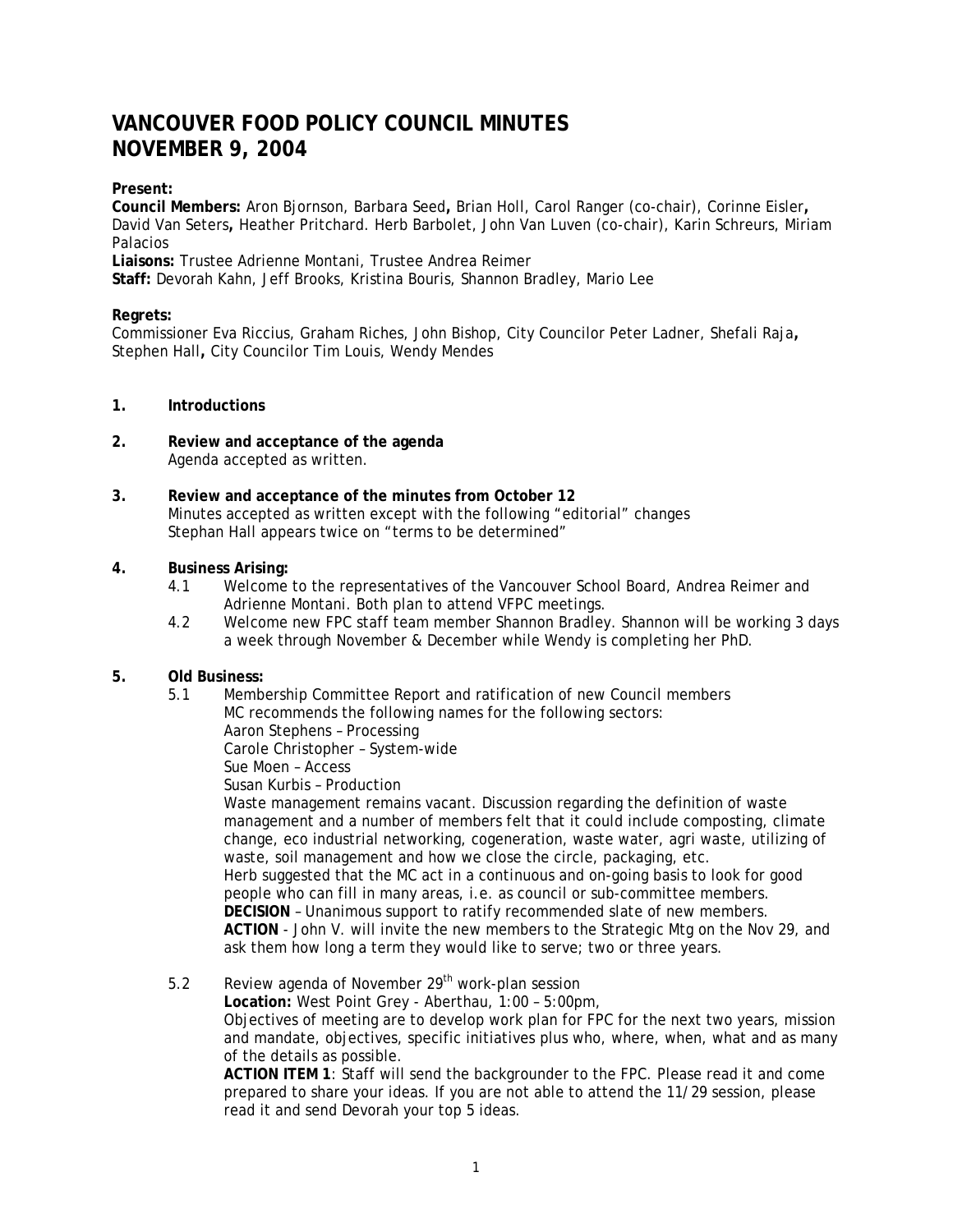**ACTION ITEM 2:** Staff will send e-mail to those who missed the Oct. 12 meeting asking them to submit their ideas and inputs to be included in the background document.

- **6. New Business:** 
	- 6.1 Community reports Corinne Eisler

1. The BC Dairy Foundation has put together a project to motivate people to make healthy eating the healthy choice, school nutrition is everybody's business. Two pieces, first videos will be launch over the Knowledge Network, one in school, second food choices in schools, food in vending machines, third, getting input from all different groups.

2. An online food scoring tool to help schools develop their own healthy food policies. A Nutritionist from the Interior has created a tool that ranks foods by nutrient content.

#### 6.2 Conference/Assembly reports – Corinne Eisler/Devorah Kahn Devorah attended 2 conferences in October.

1. *American Community Garden Association* Conference in Toronto. Conference was extremely useful for meeting others from Vancouver, including City of Vancouver staff (Terry Dixon, Eng. & Lori McKay, Dir. East District - Park Board) responsible for Community Gardens as well as learning what other cities are doing and networking. Devorah has already met with Terry Dixon to determine what city property, other than parkland, can be used for CG's. She plans to follow up with Lori McKay re: the PB's review of CG policies.

2. *Community Food Security Coalition* Conference in Milwaukee, Wisconsin – wide range of workshop topics from academic exercises on the definition of "local" to frontline concerns of feeding the hungry. Few Canadians in attendance, many Americans, especially from the Seattle area are very interested in watching us. Devorah spent large periods of time on each of the 5 days with Wayne Roberts, Toronto's Food Policy coordinator. This conference will be coming here in 2006. Herb added that a CFSC staff member will be in Vancouver on December 19 to start discussions about the 2006 conference. All FPC members are welcome to join in the meeting. Please contact Herb if you are interested.

3. Corinne, attended the Winnipeg Food Assembly. This conference was put together to create a more accurate report of what Canadians want in terms of Food Security.

# **7. Work Plan – defining the roles of the FPC & FP Staff**

The upcoming work planning meeting on November 29<sup>th</sup> will seek to identity priorities and successful outcomes for the FPC. In order to plan for this meeting, the roles and responsibilities of the FPC members and FP Staff need to be clarified. The terms of reference for the FPC state that the council is a working council, and that its members will take an active role in food system issues, recommendations and outreach towards shaping the role of food policy of the city. The staff role is to act as a liaison towards supporting the work of the FPC and the internal priorities of the city. It was reconfirmed that staff report to the Director of Social Planning, as directed by City Council.

Discussion ensued regarding the need for support from city staff for the priorities that are identified by the FPC. Further points were provided from Jeff Brooks to illustrate that many initiatives between the City and FPC will overlap. It is important to reveal where city priorities fall and how these can be influenced or matched by the list of priorities that will be generated by the FPC. It was reconfirmed that the project list of the city staff would be redistributed again to the FPC. Overall, a number of comments were made regarding the need for clear communication between the goals of the FPC